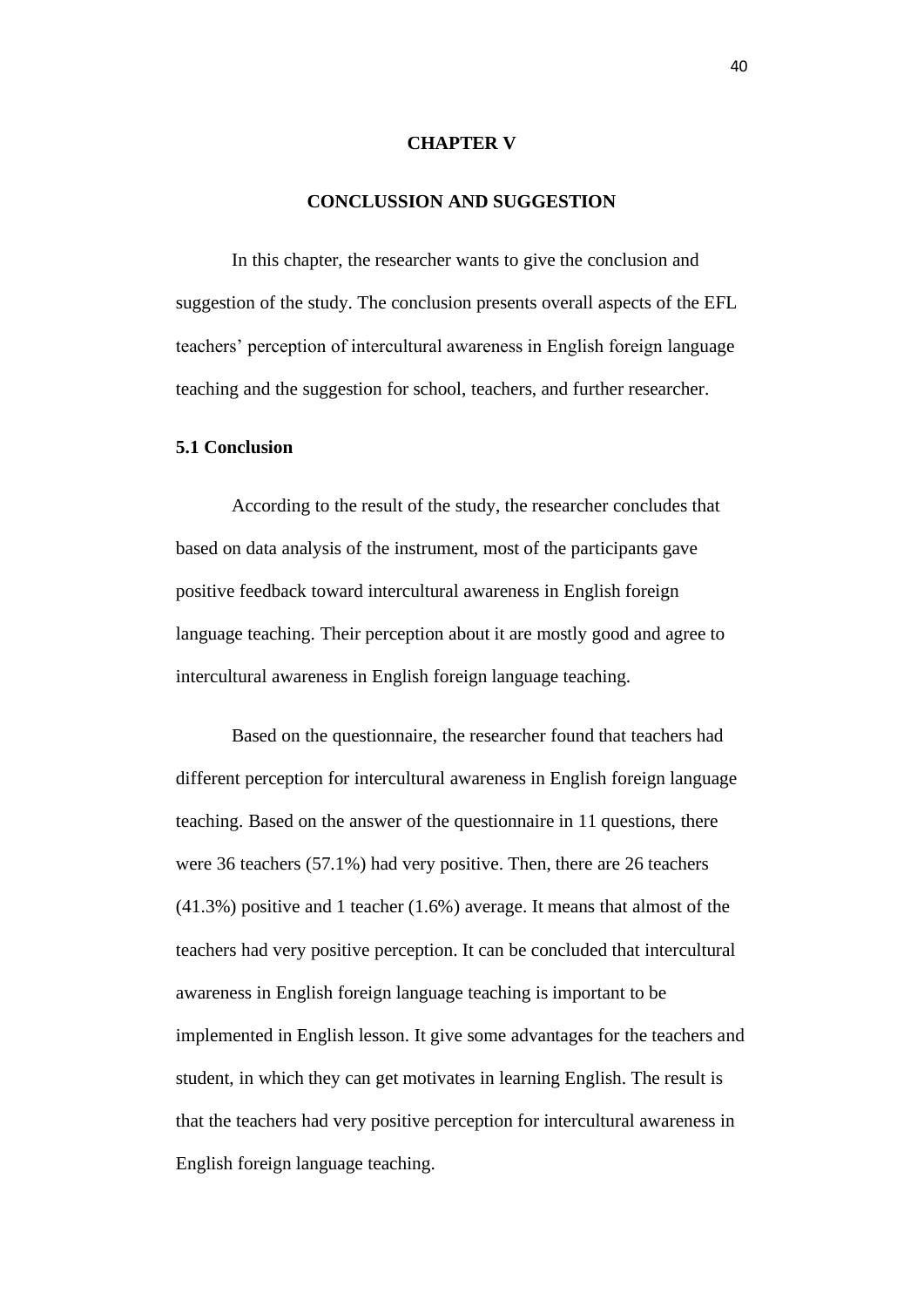Related to those findings, we can conclude that there were 57.1% teachers have very positive perception of intercultural awareness in English foreign language teaching, it means that the teachers think of the implementing intercultural awareness in English foreign language teaching give them some advantages to learning English. In another word, intercultural awareness in English foreign language teaching can be implemented or used by teacher because it has many benefits based on the teachers' perception.

## **5.2 Suggestion**

Based on the finding of the study, the researcher gives some suggestions for school, teachers, and further researchers which are explained as follow:

For the school, they can implement intercultural awareness in English foreign language teaching in their school. Hopefully, the explanation in this study toward intercultural awareness teaching and learning can give some knowledge or idea to improve good teaching and learning.

For the teacher, they can implement intercultural awareness in teaching English especially by using communicative activities so that the students can enjoy the meetings and to receive the materials easily.

For the further researcher, the researcher hopes that there will be other researchers who want to conduct other researches in the same field in different subject and other categories of the teacher talk to expand this